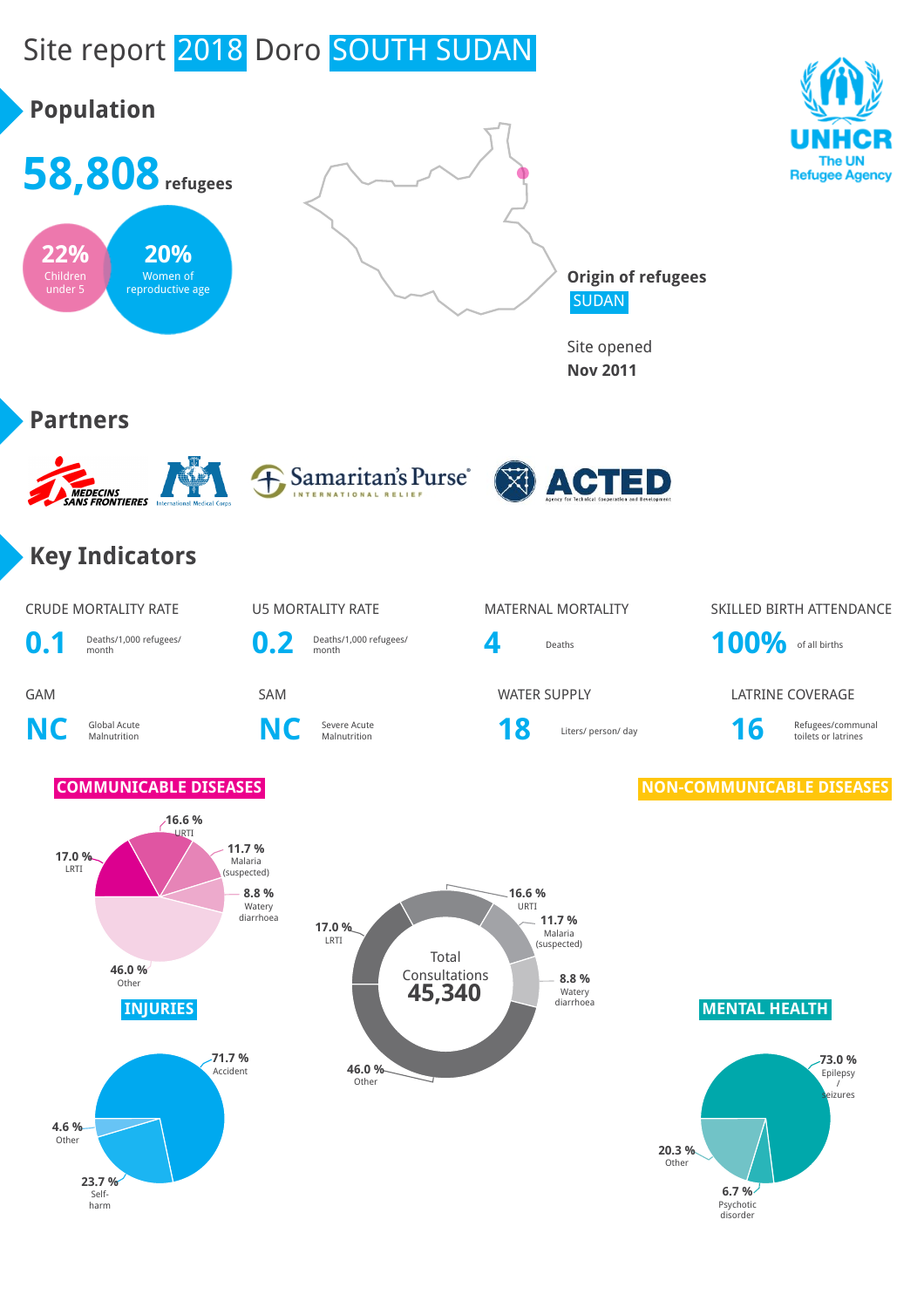### **Public Health**

| <b>HEALTH STAFFING</b>                                      | <b>INDICATOR</b> | <b>STANDARD</b> |           | <b>MORBIDITY</b>                                 | <b>INDICATOR</b> | <b>STANDARD</b> |   |
|-------------------------------------------------------------|------------------|-----------------|-----------|--------------------------------------------------|------------------|-----------------|---|
| Number of medical doctors                                   |                  | 1: 50,000       | $\bullet$ | Incidence of malaria among children under        | 5                |                 |   |
| Number of qualified nurses                                  |                  | 1:10,000        | $\bullet$ | Incidence of watery diarrhoea among              | 20               |                 |   |
| Number of community health workers                          |                  | 1: 1,000        | $\bullet$ | children under 5                                 |                  |                 |   |
| <b>ACCESS AND UTILIZATION</b>                               | <b>INDICATOR</b> | <b>STANDARD</b> |           | Incidence of pneumonia among children<br>under 5 | 34               |                 |   |
| Consultations per trained clinician per day                 | 55               | < 50            | ▲         | Incidence of pneumonia among over 5              | 11               |                 |   |
| Health utilisation rate (new visits / refugee /             | 0.6              | $1 - 4$         | ೞ         | Tuberculosis success rate                        |                  | < 90%           |   |
| year)<br>Proportion of host population consultations        | 1%               |                 |           | Were any MDR/X-TB cases diagnosed among<br>PoCs? |                  | <b>No</b>       |   |
| <b>MORTALITY</b>                                            | <b>INDICATOR</b> | <b>STANDARD</b> |           | VACCINATION                                      | <b>INDICATOR</b> | <b>STANDARD</b> |   |
| <b>Crude Mortality Rate</b><br>(CMR) (/1000/month)          | 0.1              | < 0.75          | Ø         | Full vaccination coverage                        | 28%              | < 95%           | Ø |
| <b>Under-five Mortality Rate</b><br>(U5MR) (/1000/month)    | 0.2              | < 1.5           | Ø         | Measles vaccination coverage                     | 30%              | < 95%           | Ø |
| <b>Infant Mortality Rate</b><br>(IMR) (/1000 livebirths)    | 9.3              | < 30            | Ø         | Source of vaccination data                       |                  |                 |   |
| <b>Neonatal Mortality Rate</b><br>(NNMR) (/1000 livebirths) | 3                | < 20            | $\bullet$ | IN-PATIENT DEPARTMENT (IPD)                      | <b>INDICATOR</b> | <b>STANDARD</b> |   |
| <b>OUTBREAK ALERT AND RESPONSE</b>                          | <b>INDICATOR</b> | <b>STANDARD</b> |           | Average length of stay (days)                    | 0.0              |                 |   |
| Proportion of outbreaks investigated within 48<br>hours     |                  | 100%            |           | Case fatality rate                               | 0.0              |                 |   |
| Number of outbreaks reported                                | $\bf{0}$         |                 |           | Hospitalisation rate                             | 6.5              | $50 - 150$      | ೞ |

## **Reproductive Health**

| <b>ANTENATAL CARE</b>                                                                     | <b>INDICATOR</b> | <b>STANDARD</b> |   | <b>FAMILY PLANNING</b>                                                      | <b>INDICATOR</b> | <b>STANDARD</b> |   |
|-------------------------------------------------------------------------------------------|------------------|-----------------|---|-----------------------------------------------------------------------------|------------------|-----------------|---|
| Antenatal care coverage                                                                   | 99%              | > 90%           |   | Contraceptive prevalence rate                                               | 0%               | $\geq 30\%$     | ⊠ |
| Coverage of antenatal tetanus vaccination                                                 | 99%              | >95%            |   | Source of contraceptive prevalence data                                     |                  |                 |   |
| <b>DELIVERY CARE</b>                                                                      | <b>INDICATOR</b> | <b>STANDARD</b> |   | SEXUAL AND GENDER-BASED VIOLENCE (SGBV)                                     | <b>INDICATOR</b> | <b>STANDARD</b> |   |
| Proportion of births attended by skilled<br>personnel                                     | 100%             | $\geq 90\%$     | Ø | Total number of reported rapes                                              | O                |                 |   |
| Proportion of births conducted by caesarean<br>section                                    | 0%               | $5 - 15%$       | ೞ | Proportion of eligible rape survivors provided<br>with PEP within 72 hours  |                  | 100%            |   |
| Proportion of newborn infants with low birth<br>weight (<2500 gs) (weighed within 72 hrs) | 0%               | < 15%           |   | Proportion of eligible rape survivors provided<br>with ECP within 120 hours |                  | 100%            |   |
| Proportion of teenage pregnancies                                                         | 0%               |                 |   | SEXUALLY TRANSMITTED INFECTIONS (STIS)                                      | <b>INDICATOR</b> | <b>STANDARD</b> |   |
| Still birth rate (/1000 total births / month)                                             |                  |                 |   | Number of genital ulcer diseases                                            | 177              |                 |   |
| Number of maternal deaths                                                                 | 4                |                 |   | Number of Pelvic Inflammatory diseases                                      | 133              |                 |   |
| Proportion of maternal deaths investigated<br>within 48 hours                             | 80%              | 100%            | ظ |                                                                             |                  |                 |   |